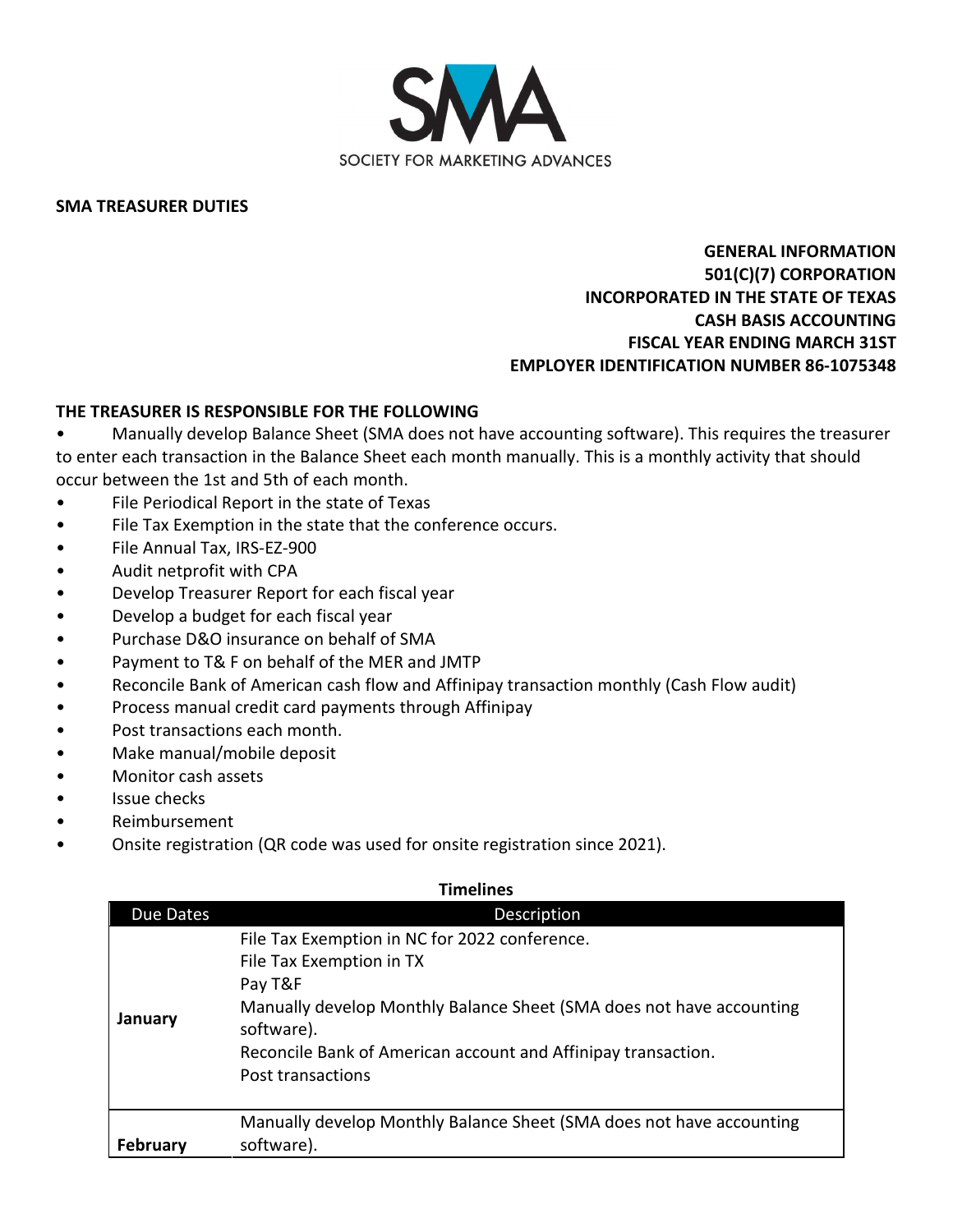|               | Reconcile Bank of American account and Affinipay transaction.                                                          |
|---------------|------------------------------------------------------------------------------------------------------------------------|
|               | Post transactions.                                                                                                     |
|               |                                                                                                                        |
|               | Monitor workshop income flow                                                                                           |
|               | Issue invoice/refunds                                                                                                  |
|               | Reimburse the EC member who pays Zoom for online workshop                                                              |
|               | Manually develop Monthly Balance Sheet (SMA does not have accounting                                                   |
| <b>March</b>  | software).                                                                                                             |
|               | Reconcile Bank of American account and Affinipay transaction based upon<br>workshop cash flow                          |
|               | Post transactions.                                                                                                     |
|               |                                                                                                                        |
|               | Develop Treasurer Report                                                                                               |
|               | Create financial (comparative) analysis for the last four fiscal years (may be                                         |
|               | included in Treasurer Report)                                                                                          |
|               | File IRS EZ -900                                                                                                       |
| <b>April</b>  | Manually develop Monthly Balance Sheet (SMA does not have accounting                                                   |
|               | software).                                                                                                             |
|               | Reconcile Bank of American account and Affinipay transaction.                                                          |
|               | Post transactions.                                                                                                     |
|               | Audit the past year's cash flow (monthly) and finalize EZ 900.                                                         |
|               | <b>CPA</b> audit                                                                                                       |
|               | Manually develop Monthly Balance Sheet (SMA does not have accounting                                                   |
| May           | software).                                                                                                             |
|               | Reconcile Bank of American account and Affinipay transaction.                                                          |
|               | Post transactions.                                                                                                     |
|               |                                                                                                                        |
|               | Purchase D&O insurance                                                                                                 |
|               | Monitor conference registration cash flow<br>Reconcile Affinipay account based upon registration types/categories. Our |
| June          | banking system does not have compatibility, so it has to be done mutually.                                             |
|               | Manually develop Monthly Balance Sheet (SMA does not have accounting                                                   |
|               | software).                                                                                                             |
|               | Post transactions.                                                                                                     |
|               |                                                                                                                        |
|               | Manually develop Monthly Balance Sheet (SMA does not have accounting                                                   |
|               | software).                                                                                                             |
|               | Reconcile Bank of American account and Affinipay transaction.                                                          |
| July          | Post transactions.                                                                                                     |
|               | Monitor conference registration cash flow<br>Reconcile Affinipay account with registration categories                  |
|               |                                                                                                                        |
|               | Manually develop Monthly Balance Sheet (SMA does not have accounting                                                   |
|               | software).                                                                                                             |
| <b>August</b> | Reconcile Bank of American account and Affinipay transaction.                                                          |
|               | Post transactions.                                                                                                     |
|               | Monitor conference registration cash flow                                                                              |